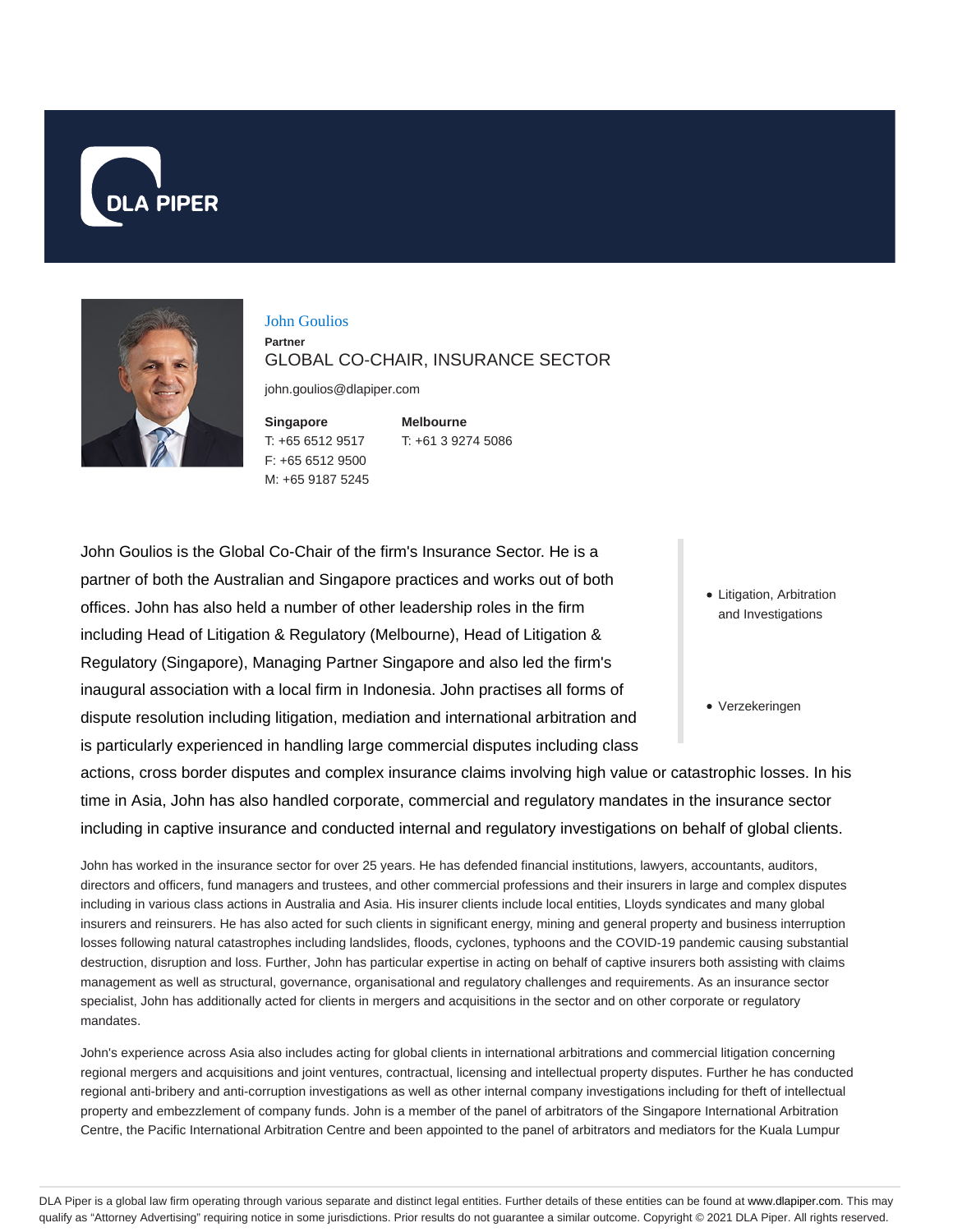Regional Centre for Arbitration. He is also a member of the Singapore Law Academy Pro Bono/CSR Committee, the Singapore Law Society Foreign Lawyers Advisory Panel and a member of the Australian Institute of Company Directors. Further, John is an independent non-executive director of IAG Re Singapore Pte Ltd and formerly a director of Lion Nathan Insurance (Singapore) Pte Ltd.

John has been consistently recognised as one of Australia's leading lawyers in the Best Lawyers reports published by the Australian Financial Review. John is also listed annually since 2013 in Euromoney's Guide to the World's Leading Insurance and Reinsurance Lawyers; from 2014 in the Chambers Asia Pacific Guide and Chambers Global Guide; from 2014 in The International Who's Who of Insurance and Reinsurance Lawyers and The Worldwide Who's Who of Executives, Professionals and Entrepreneurs. In 2015 John was named the 2015 International Who's Who Featured Global Expert of Insurance and Reinsurance Singapore.

#### ERVARING

- Representing a number of international insurers as the AsiaPac lead on all Covid-19 notifications and claims and litigation in Australia in relation to such claims.
- Representing major global insurer in the Second Test Case issued in the Federal Court of Australia in respect of Covid-19 business interruption claims.
- Representing a Malaysian subsidiary of a Dutch multi-national entity in relation to litigation in Malaysia concerning obligations under a power purchase agreement.
- Representing a Bermudan based reinsurer in court proceedings in Australia and a SIAC arbitration against an Australian marketing services entity in relation to reinsurance marketing activities undertaken in Japan and Indonesia.
- Representing D&O insurers in respect of a number of US class actions concerning reverse mergers.
- Representing a global multinational in an internal investigation into its marketing and distribution practices in Indonesia.
- Representing a global multinational in a regional internal investigation into employee use of confidential information.
- Conducting an internal investigation for a US listed company involving allegations of bribery and corruption.
- Conducting various investigations in Malaysia, China, Indonesia and Philippines for a global media company involving allegations of bribery and corruption and fraudulent practices.
- Conducting regional training for global multinational in anti-bribery and corruption, anti-money laundering, anti-trust and anti-competitive practices, and conducting anti-bribery legal due diligence for global media company in a number of regional acquisitions.
- Representing a panel of insurers in a significant construction related claim in Indonesia exceeding USD100 million.
- Representing reinsurers in a US\$1.6 billion claim following the 2008 flooding of coal mines in the Queensland Bowen Basin.
- Representing insurers in a number of D&O, Bankers Bond and Financial Institution matters in Thailand as well as Reinsurers in regards to reinsurance disputes concerning the 2010 Thai floods
- Representing the interests of a Singaporean captive insurer in litigation in Australia in regards to a profession indemnity claim arising out of the construction of a number of Defence vessels (100m+).
- Representing a Singapore captive insurer in subrogation claims in Australia following machinery and equipment defects at a Western Australian mine and also in a claim arising from a rail tunnel collapse.
- Representing a Singapore captive insurer in a loss governed by Australian law relation to an equipment loss in a South African mine following riots/strikes.
- Assisting an international insurer under a policy subject to Hong Kong law in relation to significant losses in connection with the 2019 Hong Kong demonstrations.
- Representing a number of international reinsurers of a policy subject to Korean law in relation to a significant loss following an explosion at a gas plant in South Korea.
- Representing a high net worth client in relation to litigation commenced in the SICC on behalf of an Australian client and also related proceedings commenced in the British Virgin Islands.
- Representing an Indonesian entity in a SIAC international arbitration brought by a Japanese joint venture partner for termination following allegations of bribery & corruption.
- Representing a Japanese insurer in the management of a high profile D&O claim involving a Japanese car manufacturer and in connection with criminal proceedings in Japan, US Securities Exchange Commission and Department of Justice investigations.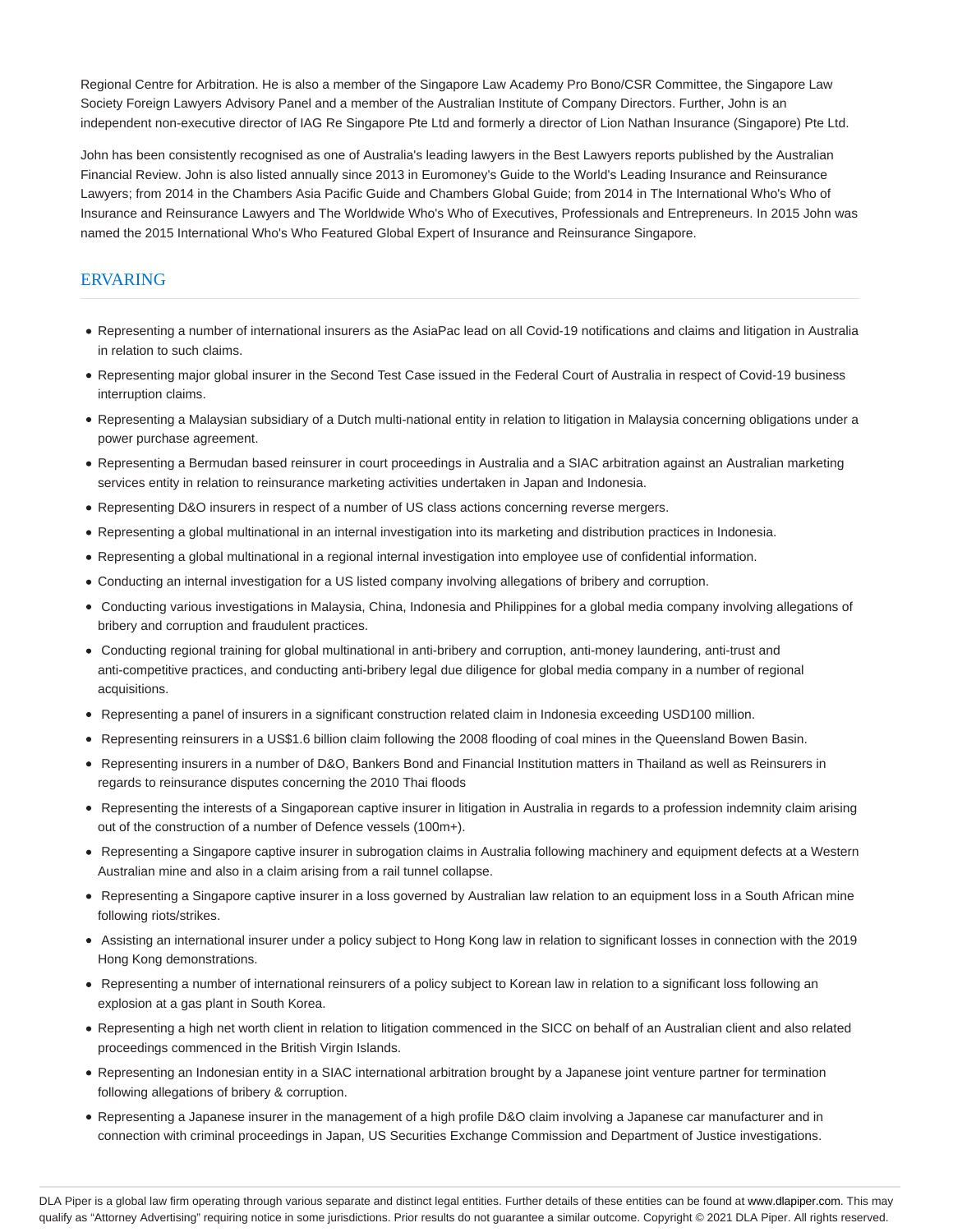Representing a European manufacturer of general aviation / light aircraft in an ICC arbitration seated in Singapore as respondent against a Chinese aircraft manufacturer as claimant in a dispute under a manufacturing license agreement in which losses exceeding EUR150m are claimed. This matter involves complex questions of EASA, TCCA and CAAC regulations and authorisations.

### KWALIFICATIES

## Professionele ervaring

- Solicitor of the Supreme Court of Victoria
- Solicitor of the High Court of Australia
- Solicitor of the Supreme Court of South Australia
- Solicitor of the Supreme Court of New South Wales

#### **Erkenning**

John has been consistently recognised as one of Australia's leading lawyers in the Best Lawyers reports published by the Australian Financial Review. John is also listed annually since 2013 in Euromoney's Guide to the World's Leading Insurance and Reinsurance Lawyers; from 2014 in the Chambers Asia Pacific Guide and Chambers Global Guide; from 2014 in The International Who's Who of Insurance and Reinsurance Lawyers and The Worldwide Who's Who of Executives, Professionals and Entrepreneurs. In 2015 John was named the 2015 International Who's Who Featured Global Expert of Insurance and Reinsurance Singapore.

Clients rate his skills highly to these directories and their feedback includes comments that "he checks all the boxes: he's able to balance strategy and tactical advice with a very detail-oriented approach." John was also described as having "very quickly found out the salient facts, provided tactical and strategic advice, then rolled up his sleeves and dived into it. It helped set the mood for an amicable settlement." Another client said: "He sees the bigger picture and won't get swamped by the details. This gives us the advice we need to get to the end game."

John has also been recognised annually since 2014 in Singapore Best Lawyers: International Arbitration and Mediation and Insurance. Further John was a ranked lawyer in Chambers Asia Pacific 2016, 2017, 2018, and 2019 and clients highlighted his "no-nonsense, pragmatic approach" as a key strength and also appreciate his "thoroughness and efficiency," saying: "There are no surprises or unnecessary detours when working with him. He is experienced in handling D&O and professional indemnity matters arising out of various jurisdictions across the Asia-Pacific region." Further, he has been described by clients as "very personable and client-focused" and praised by his clients for his "good technical knowledge of the insurance market" and his "clear and simple way" of communicating complicated insurance documentation. Additionally it was said "he is an expert on matters across all risk categories, as well as corporate and regulatory issues."

## **Opleiding**

- University of Melbourne, Bachelor of Law, 1987
- University of Melbourne, Bachelor of Commerce,1987

## Lidmaatschappen

- Singapore Insurance Institute
- Professional Liability Underwriting Society (PLUS)
- Australian Insurance Law Association
- Australian Professional Indemnity Group (APIG)
- Australian Product Liability Association
- Law Institute of Victoria

#### ACHTERGROND

DLA Piper is a global law firm operating through various separate and distinct legal entities. Further details of these entities can be found at www.dlapiper.com. This may qualify as "Attorney Advertising" requiring notice in some jurisdictions. Prior results do not guarantee a similar outcome. Copyright @ 2021 DLA Piper. All rights reserved.